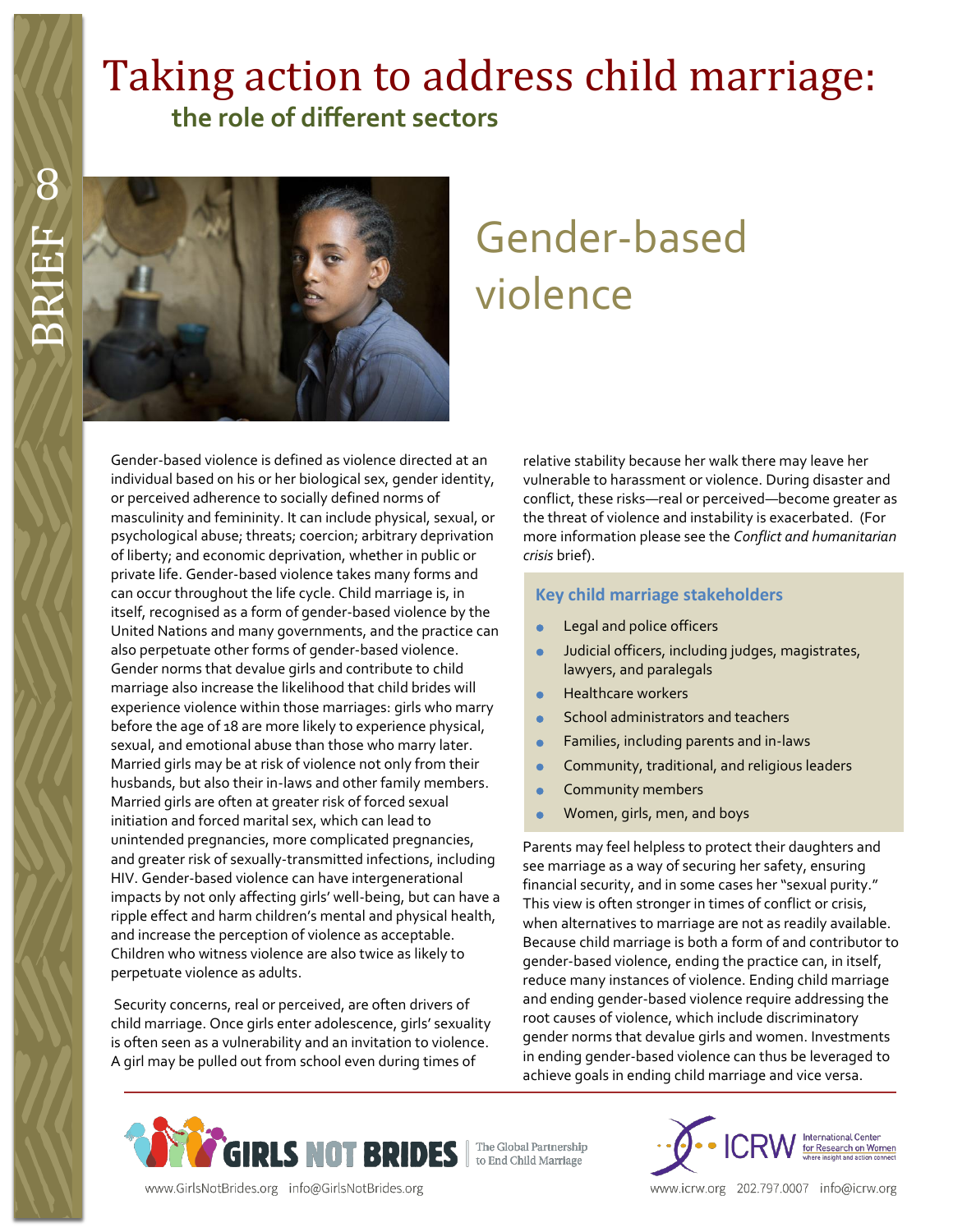#### 8**Integrating child marriage prevention and response into gender-based violence programmes**

#### Prevention strategies

In terms of prevention, programmes can mobilise and sensitise communities and individuals about the harmful effects of child marriage. This can both create positive change at the individual and community levels around attitudes towards the value of girls in society, as well as create an enabling legal environment for ending the practice. Such programmes can also provide girls and their families with viable alternatives to child marriage, including economic support and opportunities, as well as an education, particularly tied to the development of marketable skills. These efforts should be designed to shift harmful beliefs around the acceptability of child marriage and other forms of violence, as well as promote positive role models for men and women, contributing to positive relationship dynamics.

#### Response strategies

On the response side, screening and response programmes, community mobilisation campaigns, and services such as legal aid, counselling, and shelters for atrisk girls, can protect married girls and mitigate additional violence faced by child brides. Gender-based violence programming should also consider including men and boys in prevention and response efforts. Sensitisation and mobilisation programmes that educate men and boys about gender-based violence should also include attention to the harms of child marriage, encourage them to champion women's and girls' rights, and teach them couple communication skills and peaceful disagreement resolution techniques.

# **Strategies for integrating child marriage**

- Life skills and empowerment programmes for women and girls
- **•** Community mobilisation, including education on child marriage and the value of girls
- **Strengthening of birth and marriage registration**
- **•** Training healthcare providers on the special needs of married girls
- **•** Provision of legal aid services
- Advocacy for gender-equitable laws and policies
- **Counselling and other health services targeted at** women and girls who have experienced GBV
- Using health, law enforcement, and legal service providers to screen for and identify clients who might be at risk for child marriage, and then target services to their needs

#### Elimination of structural barriers

Where appropriate, programmes may also address structural barriers to girls' safety, such as marriage-related legal structures, laws, and policies. Improving birth and marriage registration processes, which are vital for civic access to services, enacting or enforcing minimum age of marriage laws, and closing legal loopholes around parental consent and customary laws can all work together to decrease impunity related to child marriage. It is important to note that laws which criminalise underage marriage are not the only legal structures which can prevent and respond to child marriage-related violence. Countries can promote more equitable societies that are safer for women and girls through laws and policies related to inheritance, asset ownership, economic entitlement, and family law. When and where laws exist and are violated, girls need access to justice through legal-aid and paralegal professionals who are educated on the issue of child marriage and the needs of married adolescents.

# **Programme examples**

*[A Safer Zambia](https://www.k4health.org/sites/default/files/Zambia_GBV_Programming_Evaluation_Aug-2010.pdf) (ASAZA)* was a USAID-funded programme implemented by CARE International from 2008 to 2011 that aimed to decrease gender-based violence through increasing knowledge of and changing attitudes toward gender inequities and by improving gender-based violence survivors' access to medical, psychological, and legal services. Child marriage was included as a form of gender-based violence, and child marriage-related outcomes were core elements of ASAZA's monitoring and evaluation systems. Furthermore, because Zambia's formal and informal legal systems failed to recognise sexual and physical assault within a marriage as a crime, ASAZA could build upon community conversations to work with advocates and lawmakers to create a more comprehensive legal framework for the protection of women and girls from violence within marriage.

# *[Mobilising religious communities to respond](http://www.healthpolicyinitiative.com/Publications/Documents/1020_1_FBO_GBV_Training_Manual_FINAL_1_27_10_acc.pdf)  [to GBV and HIV: a](http://www.healthpolicyinitiative.com/Publications/Documents/1020_1_FBO_GBV_Training_Manual_FINAL_1_27_10_acc.pdf) training manual* was

designed by USAID's Health Policy Initiative to prevent and reduce gender-based violence and HIV among women and girls. The programme equipped religious communities with tools to strengthen their capacity and networks to respond to gender-based violence as it relates to HIV, deepen their awareness and understanding of gender-based violence, and to enhance faith-based activities regarding gender-based violence. The Manual includes child marriage as a form of gender-based violence.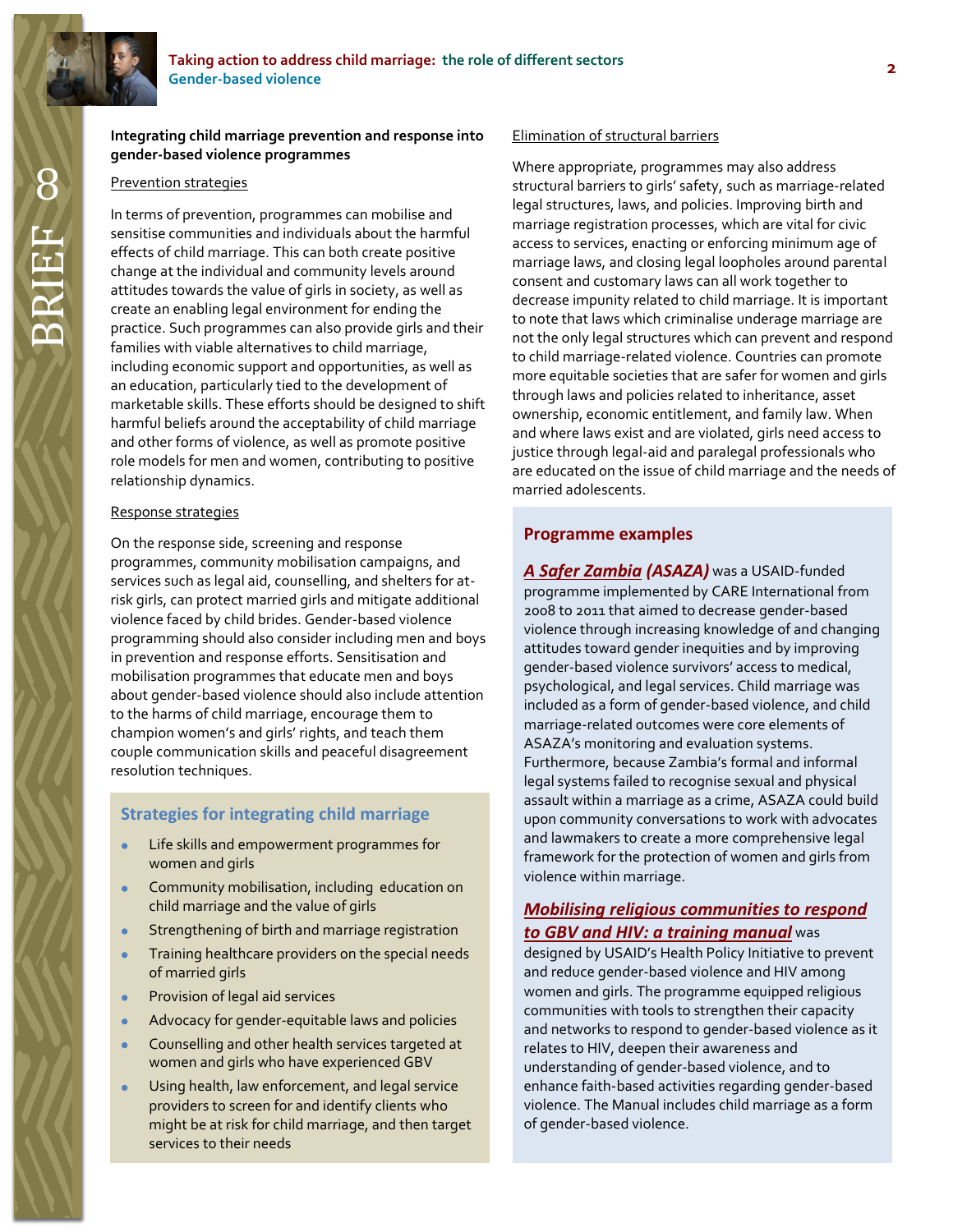

# **Monitoring and evaluation: illustrative examples**

An initial and powerful way to integrate child marriage prevention and response into programming is by measuring changes related to child marriage, learning how these changes impact other programme areas, and then adjusting programming accordingly. The following are sample indicators that can be used in gender-based violence programmes to understand child marriage-related impacts. For a more complete list of indicators, please refer to the USAID Child, [Early, and Forced Marriage Resource Guide](https://www.usaid.gov/what-we-do/gender-equality-and-womens-empowerment/child-marriage) or *Girls Not Brides'* [Measuring Progress:](http://www.girlsnotbrides.org/these-indicators-will-help-measure-your-progress-towards-ending-child-marriage/) recommended indicators.

# **Monitoring and evaluation: illustrative indicators**

| <b>Indicator</b>                                                                                                                                                                                                             | Data source and notes                                                                                                                                                                                                                           |
|------------------------------------------------------------------------------------------------------------------------------------------------------------------------------------------------------------------------------|-------------------------------------------------------------------------------------------------------------------------------------------------------------------------------------------------------------------------------------------------|
| Percentage of women (married and unmarried) aged 15-<br>49 subjected to physical or sexual violence in the last 12<br>months/at some time in their lifetime by an intimate<br>partner/persons other than an intimate partner | Data are collected and made publically available by UNICEF<br>and DHS. Country-specific sources may provide relevant<br>data for 15-18 year olds. More localised data could be<br>collected via community- or programme-level surveys.          |
| Total and age-specific rate of women (married and<br>unmarried) subjected to psychological violence in the<br>last 12 months/at some time in their lifetime by an<br>intimate partner                                        | Data are collected and made publically available by DHS.<br>Country-specific sources may provide relevant data for 15-18<br>year olds. More localised data could be collected via<br>community- or programme-level surveys.                     |
| Percentage of adolescent girls (married and unmarried)<br>who feel confident in their ability to report and seek help<br>with violence                                                                                       | A survey of individuals in the target population.                                                                                                                                                                                               |
| Number of child marriages that were investigated by the<br>police/prosecuted by the law/resulted in a conviction.                                                                                                            | A confidential review of police and court records.                                                                                                                                                                                              |
| Existence of a national strategy and plan of action to<br>address gender-based violence that includes provisions<br>for prevention of child marriage and other harmful<br>traditional practices.                             | Review national legislation and legislative debates, where<br>available. Review statements by cognisant ministers or other<br>responsible national ministers.                                                                                   |
| Consultations with the target population on accessing<br>services for child survivors of gender-based violence                                                                                                               | Qualitative: # of services for child gender-based violence<br>survivors conducting consultations with the target<br>population to accessing the service x100                                                                                    |
|                                                                                                                                                                                                                              | Quantitative: A survey of individuals in the target<br>population, including information on the types of barriers<br>children experience in accessing services for gender-based<br>violence.<br>Results should be disaggregated by sex and age. |